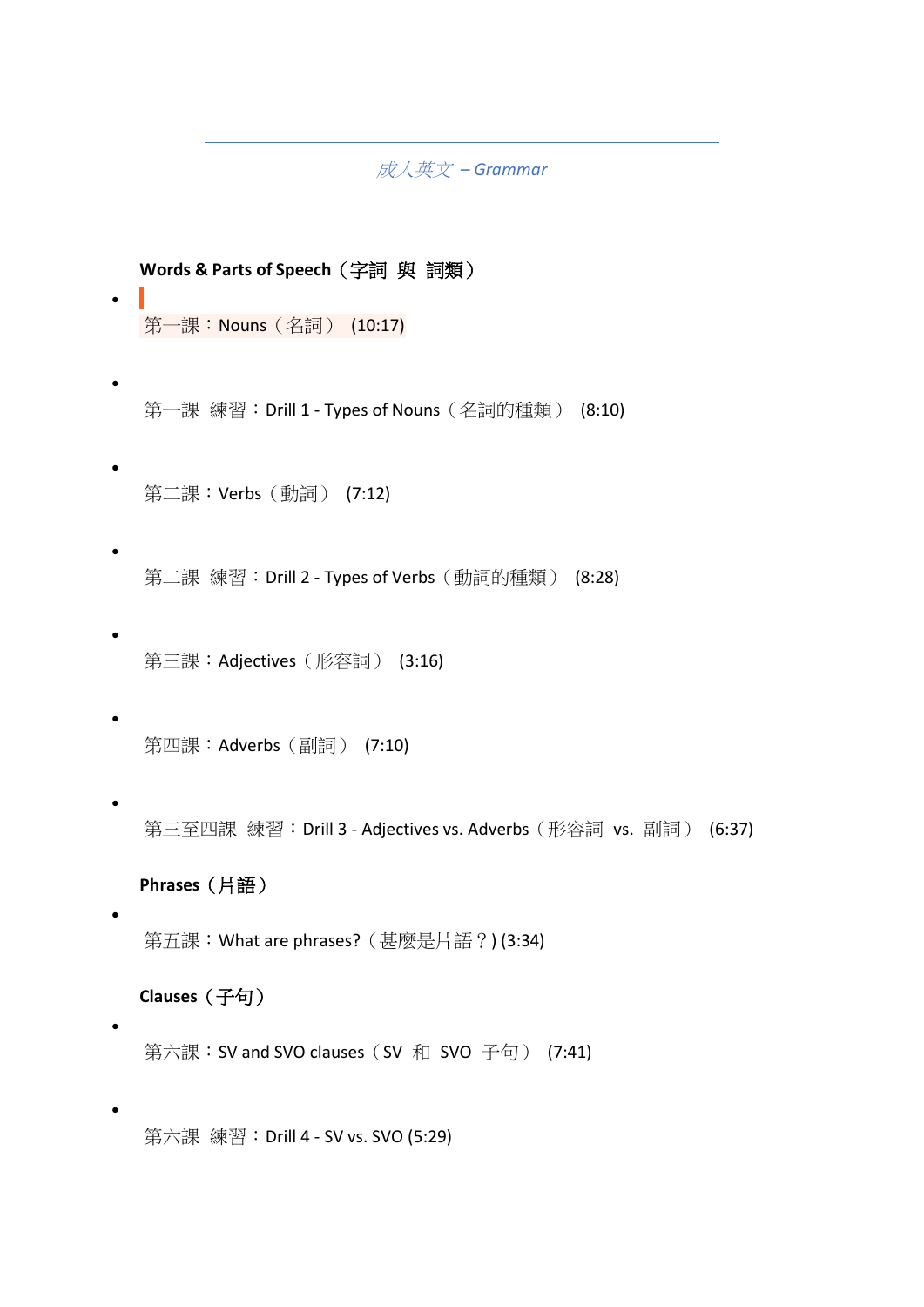第七課:[SVC clauses](https://finnieslanguagearts.teachable.com/courses/432bde11/lectures/14474295)(SVC 子句) (4:05)

•

•

•

•

•

•

•

•

•

•

•

•

- 第七課 練習:Drill 5 [SVC vs. SVO \(4:44\)](https://finnieslanguagearts.teachable.com/courses/432bde11/lectures/14474296)
- 第七課 練習:Drill 6 [Noun C vs. Adjective C \(3:18\)](https://finnieslanguagearts.teachable.com/courses/432bde11/lectures/14474297)
- 第八課:[SVA clauses](https://finnieslanguagearts.teachable.com/courses/432bde11/lectures/14474298)(SVA 子句) (4:34)
- 第八課 練習:Drill 7 [SVO vs. SVC vs. SVA \(4:31\)](https://finnieslanguagearts.teachable.com/courses/432bde11/lectures/14474299)
- 第八課 練習: Drill 8 p+n vs. a (Adverbial [的兩種類型\)](https://finnieslanguagearts.teachable.com/courses/432bde11/lectures/14474300) (8:29)
- 第六至八課 練習: Drill 9 vt vs. vi (及物動詞 vs. [不及物動詞\)](https://finnieslanguagearts.teachable.com/courses/432bde11/lectures/14474301) (13:46)
- 第六至八課 練習: Drill 10 SV, SVO, SVC, SVA [四種基本句型複習](https://finnieslanguagearts.teachable.com/courses/432bde11/lectures/14474302) (13:41)
- 第九課:[SVOO clauses](https://finnieslanguagearts.teachable.com/courses/432bde11/lectures/14474303)(SVOO 子句) (6:53)
- 第十課:[SVOA clauses \(SVOA](https://finnieslanguagearts.teachable.com/courses/432bde11/lectures/14474304) 子句) (3:24)
	- 第九至十課 練習:Drill 11 [SVOO vs. SVOA \(8:31\)](https://finnieslanguagearts.teachable.com/courses/432bde11/lectures/14474305)
- 第十一課:[SVOC clauses](https://finnieslanguagearts.teachable.com/courses/432bde11/lectures/14474306)(SVOC 子句) (5:22)
	- 第十一課 練習:Drill 12 [SVOO vs. SVOC vs. SVOA \(17:25\)](https://finnieslanguagearts.teachable.com/courses/432bde11/lectures/14474307)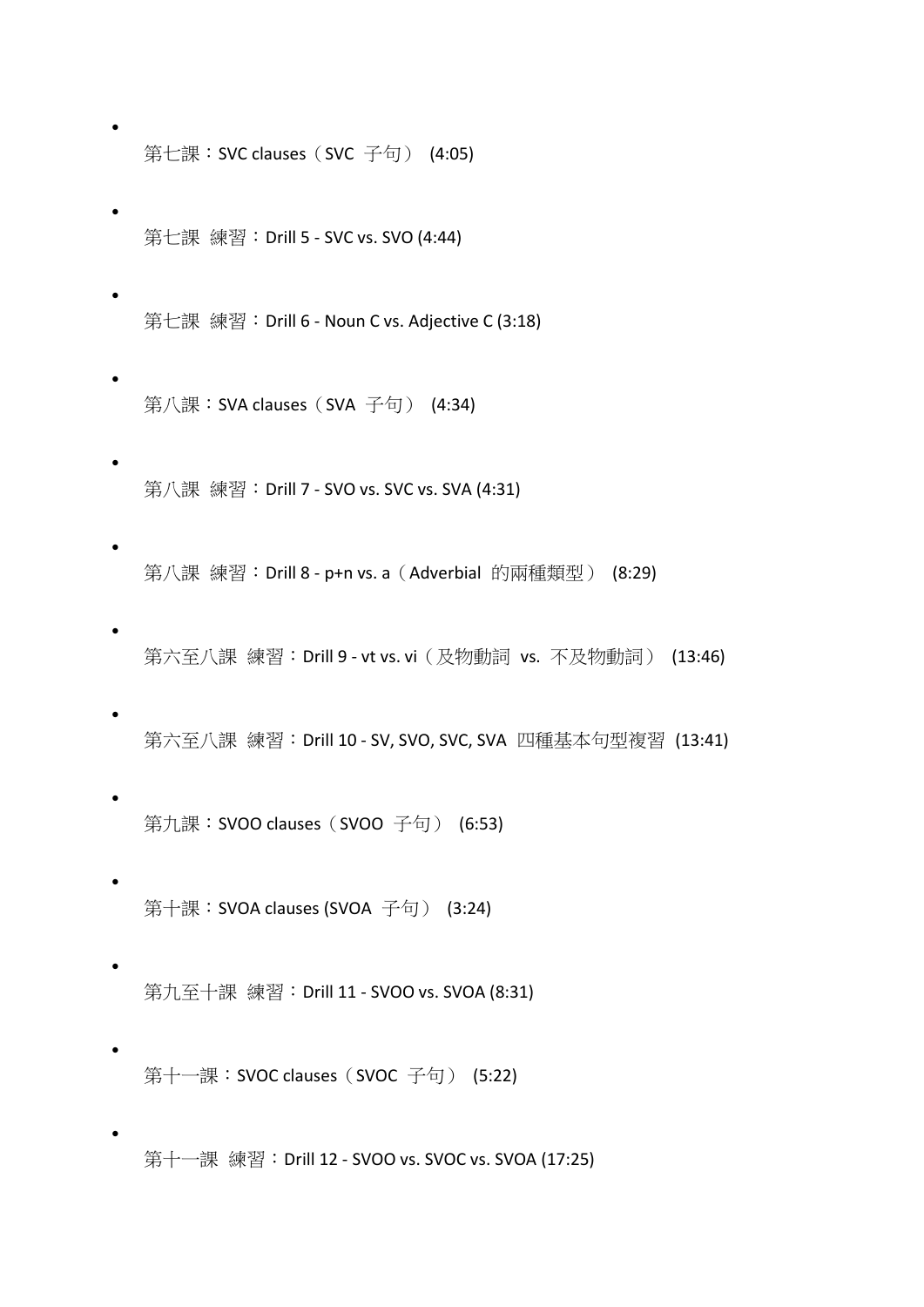第十二課:[SVCA clauses \(SVCA](https://finnieslanguagearts.teachable.com/courses/432bde11/lectures/14474308) 子句) (3:08)

•

•

•

•

•

•

•

•

•

•

- 第六至十二課 練習:Drill 13 [所有句型複習\(](https://finnieslanguagearts.teachable.com/courses/432bde11/lectures/14474309)Part 1/5) (14:02)
- 第六至十二課 練習:Drill 13 [所有句型複習\(](https://finnieslanguagearts.teachable.com/courses/432bde11/lectures/14647428)Part 2/5) (17:22)
- 第六至十二課 練習:Drill 13 - [所有句型複習\(](https://finnieslanguagearts.teachable.com/courses/432bde11/lectures/14647430)Part 3/5) (20:05)
- 第六至十二課 練習: Drill 13 所有句型複習 (Part 4/5) (15:43)
- 第六至十二課 練習:Drill 13 - [所有句型複習\(](https://finnieslanguagearts.teachable.com/courses/432bde11/lectures/14647457)Part 5/5) (26:26)

## **Words x Phrases x Clauses**(字詞 **x** 片語 **x** 子句)

- 第十三課:[3 Additional Functions of an Adverb](https://finnieslanguagearts.teachable.com/courses/432bde11/lectures/14474310)(副詞的另外 3 個功能) (14:04)
- 第十三課 練習:[4 Functions of Adverbs \(11:12\)](https://finnieslanguagearts.teachable.com/courses/432bde11/lectures/14474311)

### **Sentences & Passages**(句子 與 段落)

- 第十四課:8 [大句構的運用、綜合拆句分析](https://finnieslanguagearts.teachable.com/courses/432bde11/lectures/14474315) (Part 1) (10:42)
	- 綜合拆句分析 [\(Part 2\) \(11:45\)](https://finnieslanguagearts.teachable.com/courses/432bde11/lectures/14649914)
- [綜合拆句分析](https://finnieslanguagearts.teachable.com/courses/432bde11/lectures/14649915) (Part 3) (5:00)

綜合拆句分析 [\(Part 4\) \(62:59\)](https://finnieslanguagearts.teachable.com/courses/432bde11/lectures/23649954)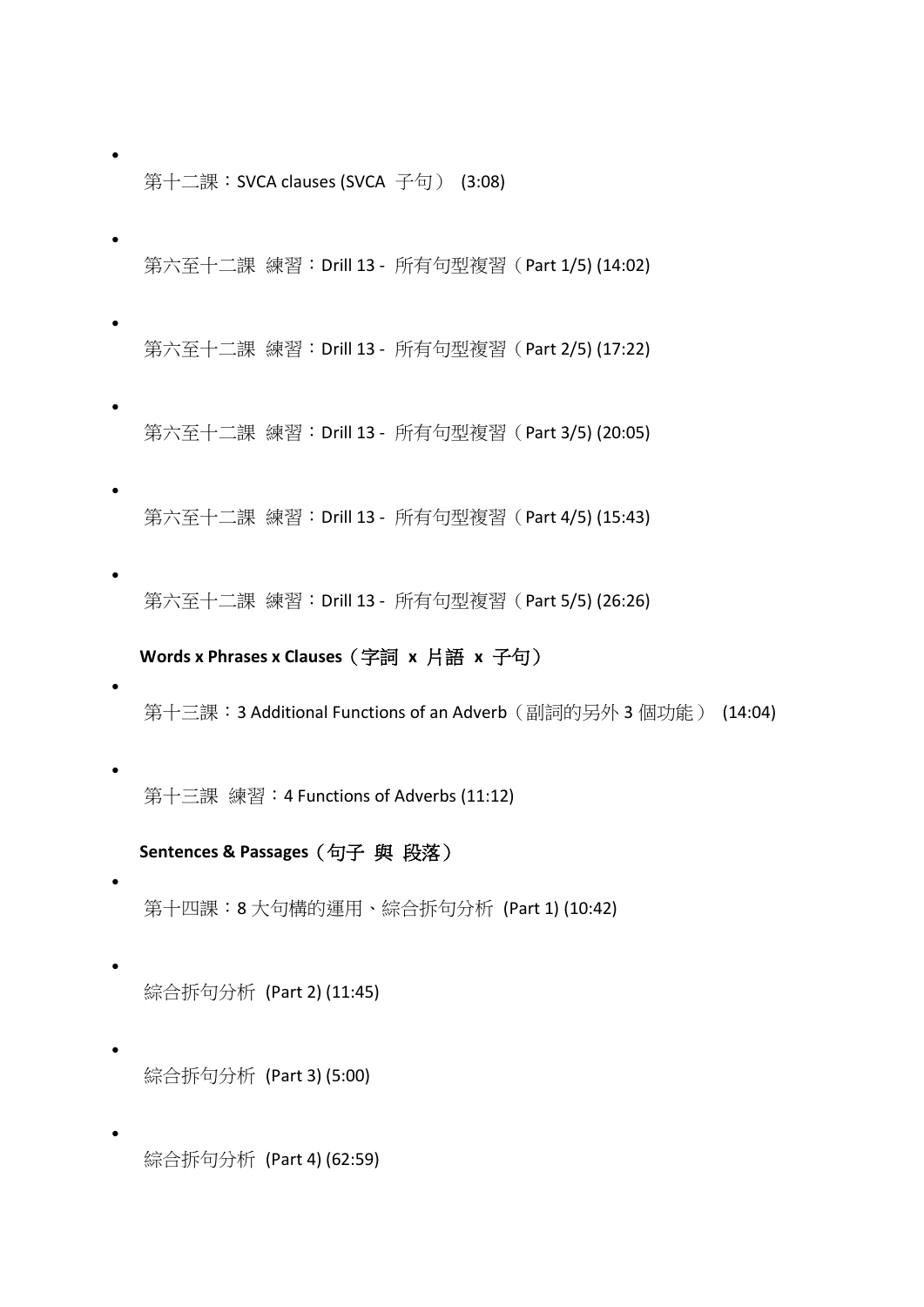[各種句型造句練習](https://finnieslanguagearts.teachable.com/courses/432bde11/lectures/23997198) (71:49)

**Mini-test**(小測驗)

[測驗卷](https://finnieslanguagearts.teachable.com/courses/432bde11/lectures/14474312)

•

•

## *Speaking*

- 辨認元音 vowels
- 辨認輔音 consonants
- 辨認雙元音 diphthongs
- 聆聽停頓 pauses
- 聆聽速度 speed
- 聆聽上升語氣 rising tone
- 聆聽下跌語氣 falling tone
- 聆聽更複雜的語調規律 50 個常錯字
	- 透過日常討論加強會話和聆聽能力,主題包括:*人物、工作和學習、日常*

*生活、食物、地方、家庭、旅遊、健康、購物、溝通及娛樂*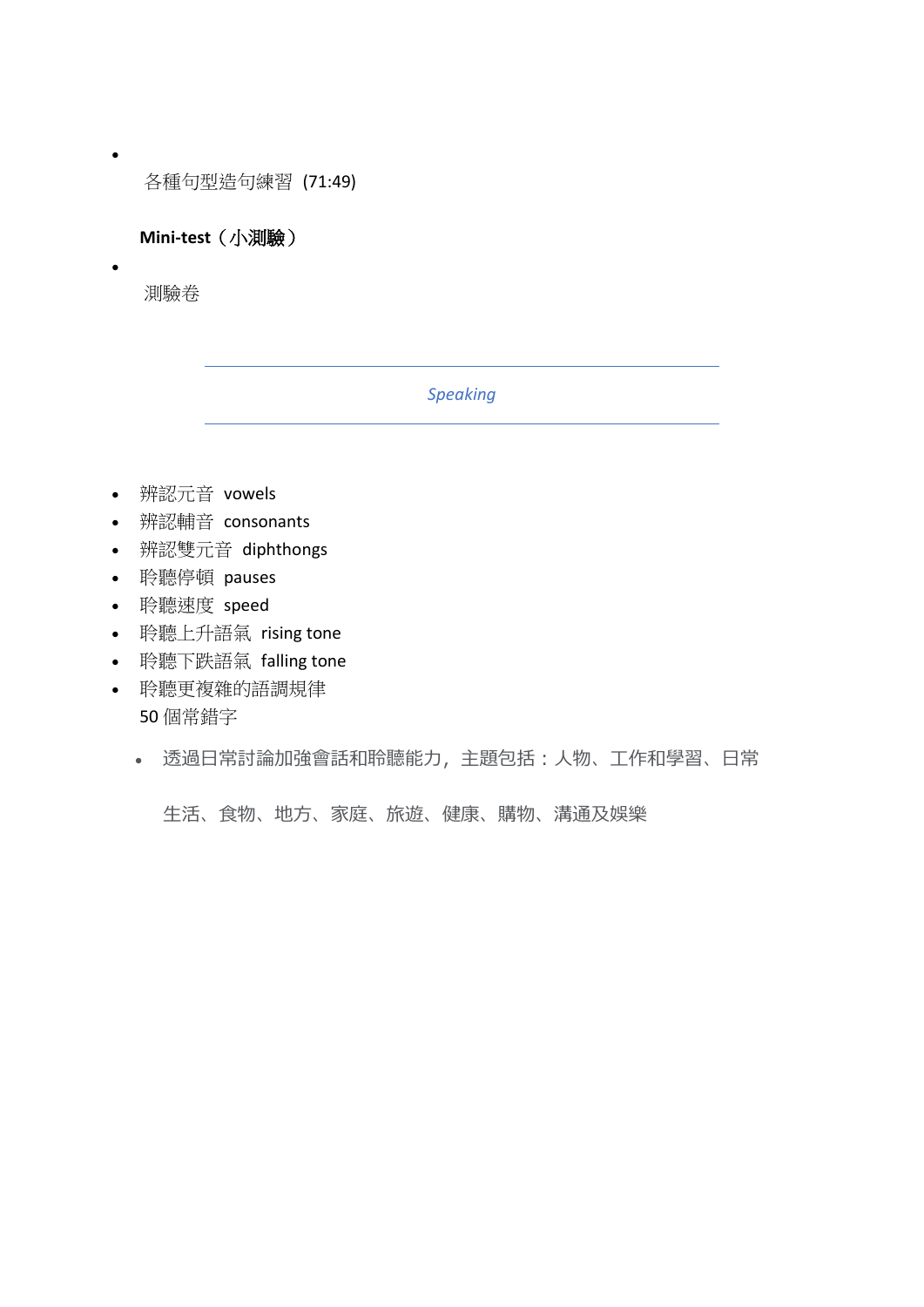【中階篇】課程大綱

## **Introduction**

- [Welcome\(5:15\)PREVIEW](https://finnieslanguagearts.teachable.com/courses/ed2dda/lectures/14443970)
- 筆記本 下載(PDF 檔案,共 34 [頁,需自行打印\)](https://finnieslanguagearts.teachable.com/courses/ed2dda/lectures/17324894)[START](https://finnieslanguagearts.teachable.com/courses/ed2dda/lectures/17324894)
- 練習本 下載(PDF 檔案,共 35 [頁,需自行打印\)](https://finnieslanguagearts.teachable.com/courses/ed2dda/lectures/17324898)[START](https://finnieslanguagearts.teachable.com/courses/ed2dda/lectures/17324898)
- [初階文法篇重溫](https://finnieslanguagearts.teachable.com/courses/ed2dda/lectures/16025108)(6:24[\)START](https://finnieslanguagearts.teachable.com/courses/ed2dda/lectures/16025108)
- [動詞三大變種\(概觀](https://finnieslanguagearts.teachable.com/courses/ed2dda/lectures/16025111) + 簡單例子)(13:32[\)START](https://finnieslanguagearts.teachable.com/courses/ed2dda/lectures/16025111)

# 第一章:連接詞、如何組成更複雜的句子

- [表達轉折、條件、原因、時間、比較\(副詞子句](https://finnieslanguagearts.teachable.com/courses/ed2dda/lectures/16262497) Adverbial clauses)(6:02[\)START](https://finnieslanguagearts.teachable.com/courses/ed2dda/lectures/16262497)
- [副詞子句種類](https://finnieslanguagearts.teachable.com/courses/ed2dda/lectures/16262512) part 1 (Types of adverbial clauses part 1)(4:36[\)START](https://finnieslanguagearts.teachable.com/courses/ed2dda/lectures/16262512)
- [副詞子句種類](https://finnieslanguagearts.teachable.com/courses/ed2dda/lectures/16262515) part 2 (Types of adverbial clauses part 2)(9:01[\)START](https://finnieslanguagearts.teachable.com/courses/ed2dda/lectures/16262515)
- [副詞子句種類](https://finnieslanguagearts.teachable.com/courses/ed2dda/lectures/16262518) part 3 (Types of adverbial clauses part 3)(10:52[\)START](https://finnieslanguagearts.teachable.com/courses/ed2dda/lectures/16262518)
- [連接詞附加練習](https://finnieslanguagearts.teachable.com/courses/ed2dda/lectures/22217815) (Conjunctions Supplementary Drill[\)START](https://finnieslanguagearts.teachable.com/courses/ed2dda/lectures/22217815)

## 第二章:複雜句子的種類

- 用 as soon as, even though, because, since, if [等連接詞造句](https://finnieslanguagearts.teachable.com/courses/ed2dda/lectures/16262520) (How to us[e](https://finnieslanguagearts.teachable.com/courses/ed2dda/lectures/16262520) subordinating conjunctions to form complex [sentences\)\(16:54\)PREVIEW](https://finnieslanguagearts.teachable.com/courses/ed2dda/lectures/16262520)
- 用 for, and, nor, but [等連接詞造句、連接詞口訣](https://finnieslanguagearts.teachable.com/courses/ed2dda/lectures/16843313) (How to use coordinatin[g](https://finnieslanguagearts.teachable.com/courses/ed2dda/lectures/16843313) conjunctions to form compound [sentences\)\(13:22\)START](https://finnieslanguagearts.teachable.com/courses/ed2dda/lectures/16843313)
- [並列句和主屬句的特色](https://finnieslanguagearts.teachable.com/courses/ed2dda/lectures/16262524) (Summary on characteristics of compound sentences an[d](https://finnieslanguagearts.teachable.com/courses/ed2dda/lectures/16262524) complex [sentences\)\(12:11\)START](https://finnieslanguagearts.teachable.com/courses/ed2dda/lectures/16262524)

#### 第三章:限定動詞 和 非限定動詞 **(Finite verbs and non-finite verbs)**

- [學時態前先認識:甚麼是](https://finnieslanguagearts.teachable.com/courses/ed2dda/lectures/17377066) finite 和 non-finite verbs?(限定動詞 和 非限定動 詞)[\(12:28\)START](https://finnieslanguagearts.teachable.com/courses/ed2dda/lectures/17377066)
- [練習:分辨](https://finnieslanguagearts.teachable.com/courses/ed2dda/lectures/17377141) finite 和 non-finite verbs(7:31[\)START](https://finnieslanguagearts.teachable.com/courses/ed2dda/lectures/17377141)
- 複合動詞 (如:may have been joking) 裏的 finite 和 [non-finite](https://finnieslanguagearts.teachable.com/courses/ed2dda/lectures/17698430) 部分 [\(5:48\)START](https://finnieslanguagearts.teachable.com/courses/ed2dda/lectures/17698430)
- Finite verb + g / bi / ti 結構[\(2:56\)START](https://finnieslanguagearts.teachable.com/courses/ed2dda/lectures/17808543)
- Finite verb + noun / pronoun + g / bi / ti 結構[\(2:44\)START](https://finnieslanguagearts.teachable.com/courses/ed2dda/lectures/17808805) 第四章:時態的組成 **(Tenses formation)**
- Tenses 簡介: Formation (組成) 和 Usage (用法[\)\(1:28\)START](https://finnieslanguagearts.teachable.com/courses/ed2dda/lectures/18594360)
- Tenses [總共有多少個?為甚麼這樣分類?](https://finnieslanguagearts.teachable.com/courses/ed2dda/lectures/18594399)(3:19)START
- [時態的名稱](https://finnieslanguagearts.teachable.com/courses/ed2dda/lectures/18594426)(2:51[\)START](https://finnieslanguagearts.teachable.com/courses/ed2dda/lectures/18594426)
- [時態的組成方式](https://finnieslanguagearts.teachable.com/courses/ed2dda/lectures/21956826) (1) 現在式(9:04[\)START](https://finnieslanguagearts.teachable.com/courses/ed2dda/lectures/21956826)
- [時態的組成方式](https://finnieslanguagearts.teachable.com/courses/ed2dda/lectures/21956869) (2) 過去式 和 將來式(7:16)<u>START</u>
- •

# 第五章:時態的用法 **(Tenses usage)**

• 1. Simple present tense [簡單現在式](https://finnieslanguagearts.teachable.com/courses/ed2dda/lectures/22523668) 的用法(6:52)START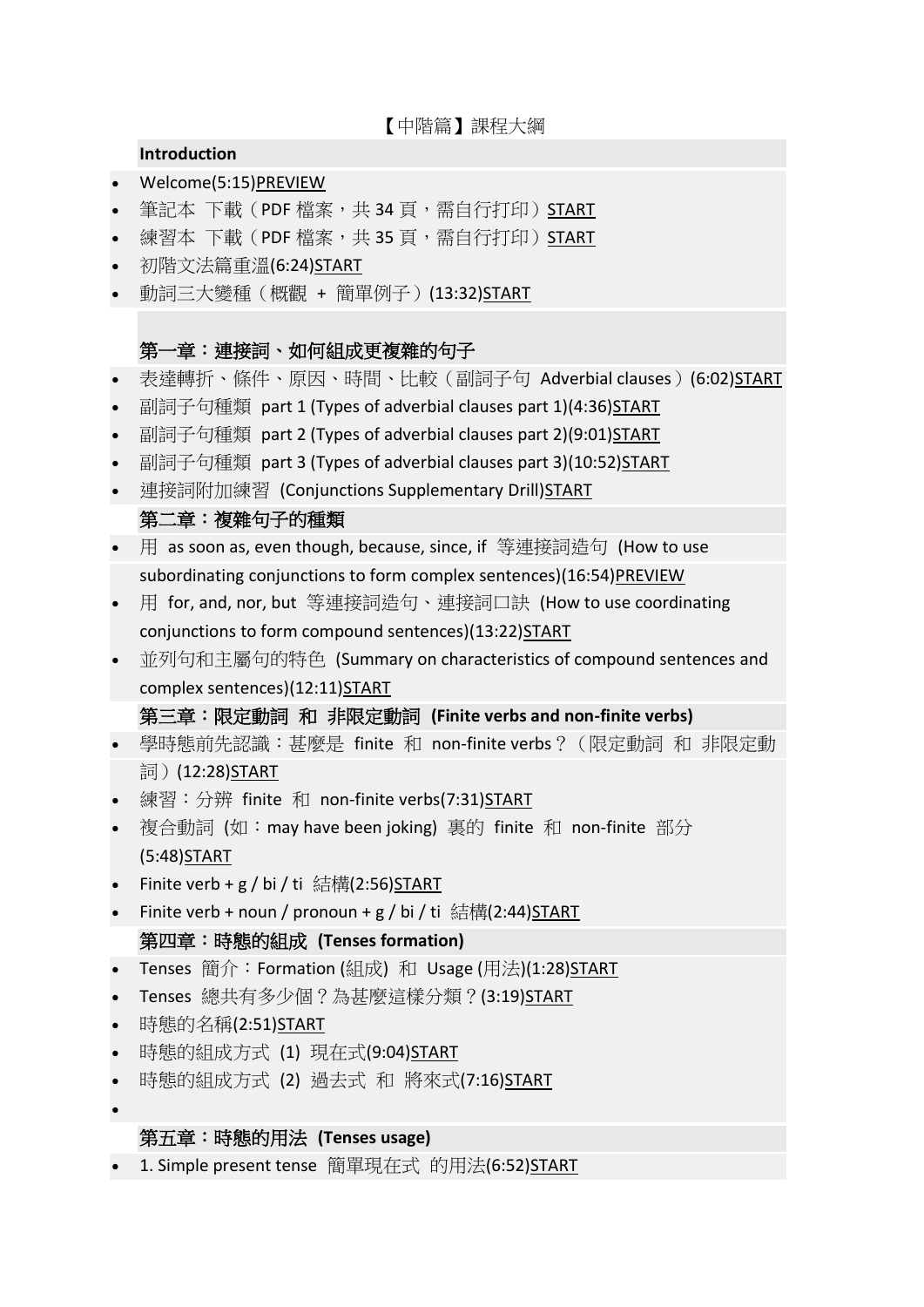- 2. Present continuous tense [現在進行式](https://finnieslanguagearts.teachable.com/courses/ed2dda/lectures/22523674) 的用法(6:55)START
- 3. Present perfect tense 現在完成式 的用法[\(4:57\)PREVIEW](https://finnieslanguagearts.teachable.com/courses/ed2dda/lectures/22523671)
- 4. Present perfect continuous tense [現在完成進行式](https://finnieslanguagearts.teachable.com/courses/ed2dda/lectures/22523682) 的用法(1:38)START
- 5. Simple past tense [簡單過去式](https://finnieslanguagearts.teachable.com/courses/ed2dda/lectures/22723585) 的用法(4:56)START
- 6. Past continuous tense [過去進行式](https://finnieslanguagearts.teachable.com/courses/ed2dda/lectures/22723588) 的用法(6:42)START
- 7. Past perfect tense [過去完成式](https://finnieslanguagearts.teachable.com/courses/ed2dda/lectures/22723584) 的用法(4:47)START
- 8. Past perfect continuous tense [過去完成進行式](https://finnieslanguagearts.teachable.com/courses/ed2dda/lectures/22723582) 的用法(2:33)START
- 9. Simple future tense [簡單將來式](https://finnieslanguagearts.teachable.com/courses/ed2dda/lectures/22723587) 的用法(4:27)START
- 10. Future continuous tense [將來進行式](https://finnieslanguagearts.teachable.com/courses/ed2dda/lectures/22723589) 的用法(2:32)START
- 11. Future perfect tense [將來完成式](https://finnieslanguagearts.teachable.com/courses/ed2dda/lectures/22723583) 的用法(1:43)START
- 12. Future perfect continuous tense [將來完成進行式](https://finnieslanguagearts.teachable.com/courses/ed2dda/lectures/22723586) 的用法(1:13)START 第五章練習:單種時態練習 **(Single Tenses Drills)**
- #1 Forming statements with "to [be"\(11:01\)START](https://finnieslanguagearts.teachable.com/courses/ed2dda/lectures/27741813)
- #2 Simple Present (part [1\)\(11:14\)START](https://finnieslanguagearts.teachable.com/courses/ed2dda/lectures/27743213)
- #2 Simple Present (part [2\)\(12:57\)START](https://finnieslanguagearts.teachable.com/courses/ed2dda/lectures/27819942)
- #3 Present vs. Past [Continuous\(13:47\)START](https://finnieslanguagearts.teachable.com/courses/ed2dda/lectures/27821197)
- #4 Sequence of tenses: Present -> Past [Continuous\(11:25\)START](https://finnieslanguagearts.teachable.com/courses/ed2dda/lectures/27970865)
- #5 Present -> Past [Continuous\(8:45\)START](https://finnieslanguagearts.teachable.com/courses/ed2dda/lectures/27998625)
- #6 Present -> Past [Simple\(9:53\)START](https://finnieslanguagearts.teachable.com/courses/ed2dda/lectures/28061114)
- #7 Present Simple vs Present [Continuous\(6:56\)START](https://finnieslanguagearts.teachable.com/courses/ed2dda/lectures/28644733)
- #8 Present Simple vs Present Continuous (2)(8:39) START
- #9 Present Continuous sentence [making\(7:40\)START](https://finnieslanguagearts.teachable.com/courses/ed2dda/lectures/23736294)
- #10 Present & Past [Perfect\(9:58\)START](https://finnieslanguagearts.teachable.com/courses/ed2dda/lectures/29532290)
- #11 Present & Past Perfect [2\(9:14\)START](https://finnieslanguagearts.teachable.com/courses/ed2dda/lectures/31717658)
- #12 Present Perfect Continuous vs. Present [Perfect\(6:20\)START](https://finnieslanguagearts.teachable.com/courses/ed2dda/lectures/31717667) 附加章節:**Be as an exception among verbs**
- Be as an exception among verbs: Part 1(11:58) START
- Be as an exception among verbs: Part 2 [\(remarks\)\(1:46\)START](https://finnieslanguagearts.teachable.com/courses/ed2dda/lectures/32843244)

# 第六章:情態助動詞 **(Modal verbs)**

- [認識情態助動詞:](https://finnieslanguagearts.teachable.com/courses/ed2dda/lectures/23356098)Scale of obligation (義務程度) (6:24[\)START](https://finnieslanguagearts.teachable.com/courses/ed2dda/lectures/23356098)
- [認識情態助動詞:](https://finnieslanguagearts.teachable.com/courses/ed2dda/lectures/23356349) Scale of likelihood (可能性) (6:34[\)START](https://finnieslanguagearts.teachable.com/courses/ed2dda/lectures/23356349)
- Should [的四種含義](https://finnieslanguagearts.teachable.com/courses/ed2dda/lectures/23360788)(4:36)START
- Can [的五種含義](https://finnieslanguagearts.teachable.com/courses/ed2dda/lectures/23360787)(6:55)<u>START</u>
- Can't [的兩種含義](https://finnieslanguagearts.teachable.com/courses/ed2dda/lectures/16509657)(1:30)START
- Could [的五種含義:](https://finnieslanguagearts.teachable.com/courses/ed2dda/lectures/23360985)could 是 can 的過去式嗎?(4:51)START
- Must [的三種含義](https://finnieslanguagearts.teachable.com/courses/ed2dda/lectures/23378507)(2:45)<u>START</u>
- Will 的三種含義:will [不只是預測將來,還有願意的意思](https://finnieslanguagearts.teachable.com/courses/ed2dda/lectures/23381377)(2:54)<u>START</u>
- Would [的四種含義:懂得用](https://finnieslanguagearts.teachable.com/courses/ed2dda/lectures/23420208) will,就能輕易了解 would 的用法(8:12)START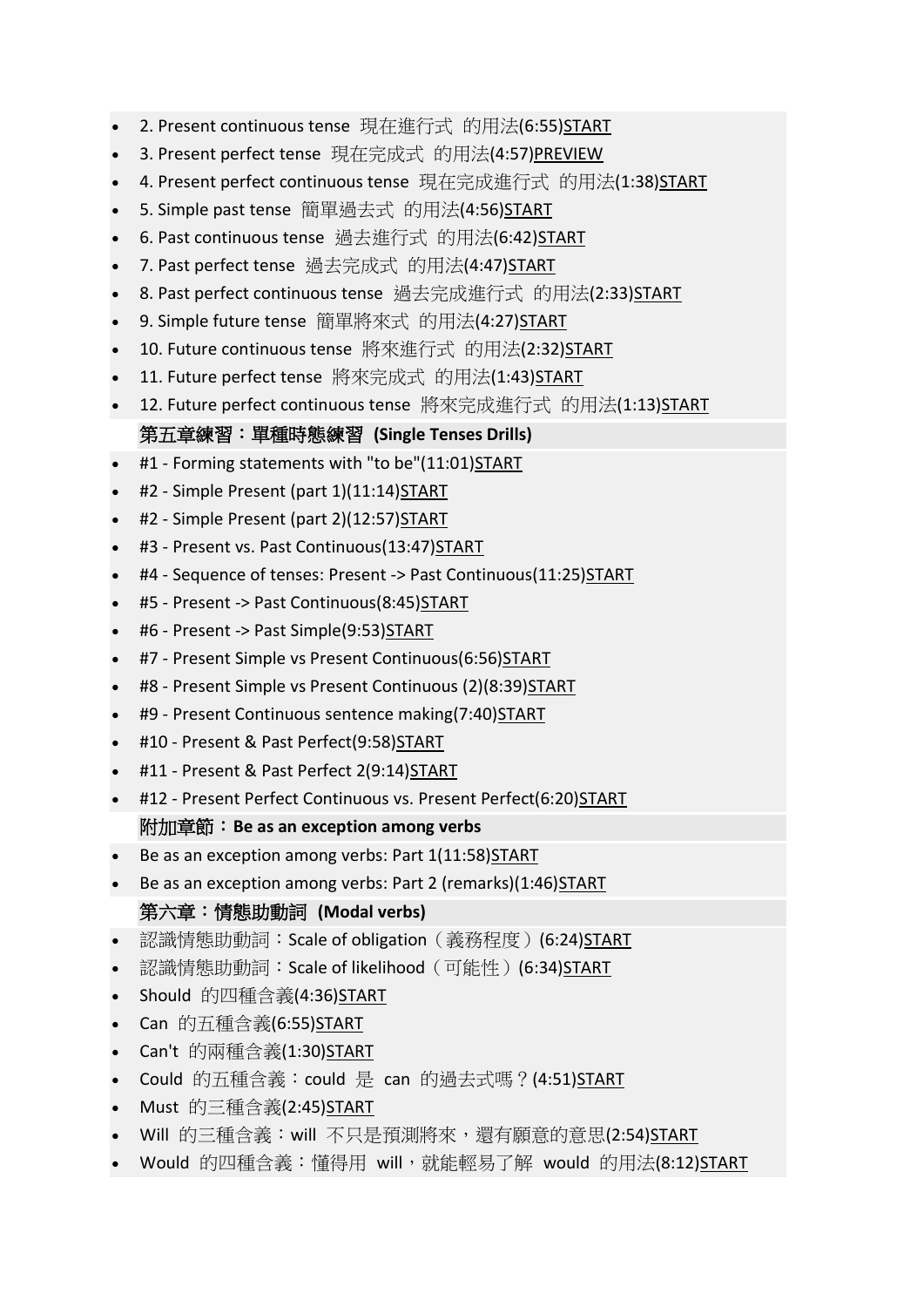- Have to vs Must vs Need to (part 1): 三者都是「要」的意思?(4:48)START
- Have to vs Must vs Need to (part 2)(2:45) START
- May 的兩種含義, may 和 can [的分別是甚麼?](https://finnieslanguagearts.teachable.com/courses/ed2dda/lectures/23514774)(4:32)START
- Might [的四種含義](https://finnieslanguagearts.teachable.com/courses/ed2dda/lectures/23636579)(4:02)START
- Ought to[:道德義務](https://finnieslanguagearts.teachable.com/courses/ed2dda/lectures/23637420)(1:04)START
- 條件句 [\(Conditionals\)\(9:49\)START](https://finnieslanguagearts.teachable.com/courses/ed2dda/lectures/23378492)

## 第六章:情態助動詞練習 **(Modal Verbs Drills)**

- Modal Verbs Drill 1(33:56) START
- Modal Verbs Drill [2\(21:50\)START](https://finnieslanguagearts.teachable.com/courses/ed2dda/lectures/31747797)
- Modal Verbs Drill [3\(19:52\)START](https://finnieslanguagearts.teachable.com/courses/ed2dda/lectures/32885897)
- Modal Verbs Drill [4\(10:01\)START](https://finnieslanguagearts.teachable.com/courses/ed2dda/lectures/32925936)
- Be able to, Can 和 Could 的分別[\(4:21\)START](https://finnieslanguagearts.teachable.com/courses/ed2dda/lectures/31659771)

# 第七章:主動態 與 被動態 **(Voices)**

- [簡單現在、過去、將來式的被動態](https://finnieslanguagearts.teachable.com/courses/ed2dda/lectures/23735212) (The simple aspect in passiv[e](https://finnieslanguagearts.teachable.com/courses/ed2dda/lectures/23735212) [voice\)\(15:38\)START](https://finnieslanguagearts.teachable.com/courses/ed2dda/lectures/23735212)
- [完成式的被動態](https://finnieslanguagearts.teachable.com/courses/ed2dda/lectures/23736185) (The perfect aspect in passive voice)(10:09[\)START](https://finnieslanguagearts.teachable.com/courses/ed2dda/lectures/23736185)
- [進行式的被動態](https://finnieslanguagearts.teachable.com/courses/ed2dda/lectures/23360821) (The continuous aspect in passive voice)(13:06[\)START](https://finnieslanguagearts.teachable.com/courses/ed2dda/lectures/23360821)
- [完成進行式的被動態](https://finnieslanguagearts.teachable.com/courses/ed2dda/lectures/23770555) (The perfect continuous aspect in passive voice)(12:30[\)START](https://finnieslanguagearts.teachable.com/courses/ed2dda/lectures/23770555)

*Business English* 商業英文

50 句商用 business 句式

- 閱讀文章 (scmp young post)、範例
- 網頁範例
- 電子郵件、網誌及文字訊息,提升閱讀技巧 範例